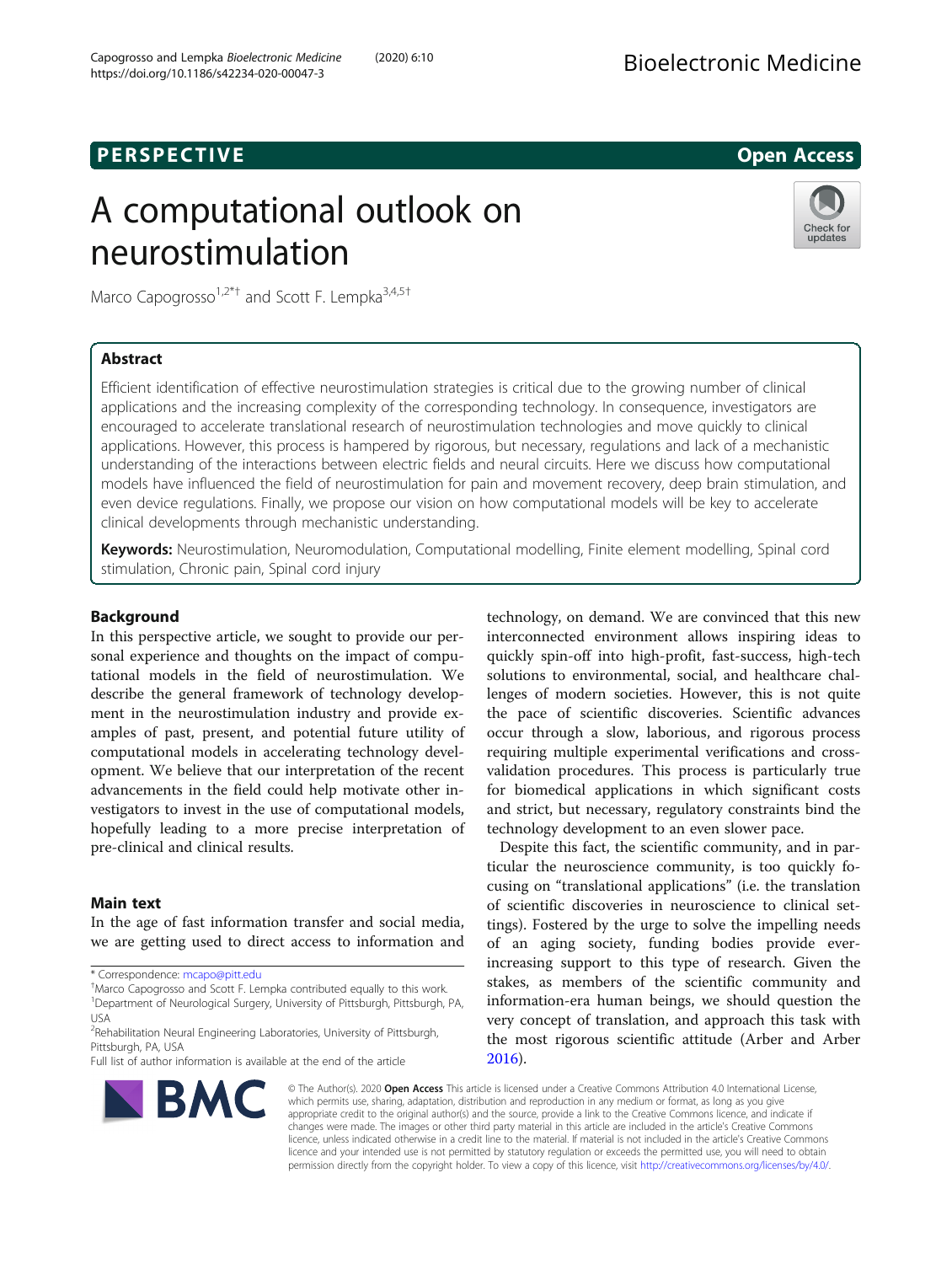Neuromodulation, or neurostimulation, technologies offer a clear example of this frantic race to clinical implementation. Both the scientific and industry communities seek new tools to interact with the nervous system and its computational architecture, without having a clear understanding of its particular features. Therefore, when developing neuromodulation technologies, engineers are asked to design devices that interact with largely undetermined systems, sometimes without having identified the actual neural targets. Verification of such systems is then sought in the preliminary outcomes of exploratory pilot clinical studies. However, given the titanic efforts and costs of clinical research, this purely experimental evidence-based approach is sub-optimal. Therapy optimization would be more efficient if at least part of the system efficacy was verified prior to finalization of the design. This initial verification would help focus design efforts on specific features, thus reducing the number and risks of experimental trials needed to refine therapies.

Computational models are natural candidates to perform this initial testing. The synthesis of state-of-the-art neuroscientific concepts into in-silico models of the nervous system simultaneously serves two purposes. First, it highlights how much we know of a specific system and where we should direct experimental research to acquire new knowledge (Markram et al. [2015\)](#page-6-0). Second, it provides a virtual testing platform to study the interactions between neuromodulation technologies and the computational structure of the nervous system (McIntyre and Foutz [2013](#page-6-0)). After all, the efficacy of neuromodulation is determined by our ability to modify the outcome of the mathematical operations performed by complex networks of neurons. We can simulate these operations by implementing artificial representations of networks and their interactions with neuromodulation technologies.

We and others in the field have applied this strategy to characterize the interactions between spinal cord stimulation (SCS) and the dynamics of spinal circuits for the design of neuromodulation protocols to reduce chronic pain and to improve motor control in people with spinal cord injury. We believe that our personal experience in the use of computational models might provide a helpful example of the role that models could have in addressing important clinical and scientific questions. Ultimately, we are convinced that sharing our experiences and thoughts could help other investigators use this approach and help develop more effective therapies.

# Models of neurostimulation for the treatment of chronic pain

SCS for pain control is one of the most widely used forms of clinical neuromodulation. SCS for pain control was also one of the first applications of computational

modelling to study the bioelectric effects of a clinical neuromodulation therapy. This rich history originally dates back to Sin and Coburn in the 1980s (Coburn [1985](#page-5-0); Coburn and Sin [1985\)](#page-5-0), expanded by Holsheimer and colleagues in the 1990s (Holsheimer [2002\)](#page-5-0), and continues to this day. These seminal modelling studies not only provided insight into the direct neural response and potential mechanisms of action of SCS, but they also led to dramatic improvements in lead designs, stimulation configurations, waveform parameters, and programming procedures (Lempka and Patil [2018](#page-5-0)).

Although clinical demand has continued to increase over the years, technological and scientific developments in the SCS space remained stagnant for many years. However, over the last 5 years we have seen several new SCS technologies obtain CE marking and marketing approval by the United States Food and Drug Administration (FDA). Because several new devices have entered the clinical landscape, we now have increased competition that has forced companies to try and gain a competitive advantage. This competition may now prompt companies to rely more heavily on basic scientific discovery than in the past.

Although this increased competition may help advance the science of SCS for pain control, we need to be cognizant of the difference between scientific understanding and marketing strategies. For example, it is often presented that certain SCS waveforms and stimulation configurations can target the dorsal white matter tracts while others can directly target the neural elements within the gray matter of the spinal cord (Li et al. [2019](#page-5-0)). It is also argued that the specific features of bursting waveform patterns (e.g. passive versus active discharging, number of pulses) are critical to the overall stimulation efficacy (Kent et al. [2020](#page-5-0); Meuwissen et al. [2018](#page-6-0)). Finally, another hypothesis is that the charge density or total amount of charge injected per unit time is a main determinant of SCS efficacy (largely independent of waveform shape) (Miller et al. [2016\)](#page-6-0). While these concepts are exciting, additional work is necessary to investigate their validity. To help wade through the muddy and confusing waters of the neurostimulation space, we are often asked to speak to pain management physicians and scientists regarding what we actually know and don't know about the science of SCS.

Unfortunately, SCS for pain control is an example of a therapy in which the cart has been put before the horse, i.e. clinical use and technological innovations, such as novel waveforms, advanced stimulator capabilities and lead designs, have outpaced our scientific understanding. From a clinical perspective, we still do not have a clear understanding of why SCS works well in some patients but fails in others. Due to challenges associated with objectively measuring pain, we are still restricted to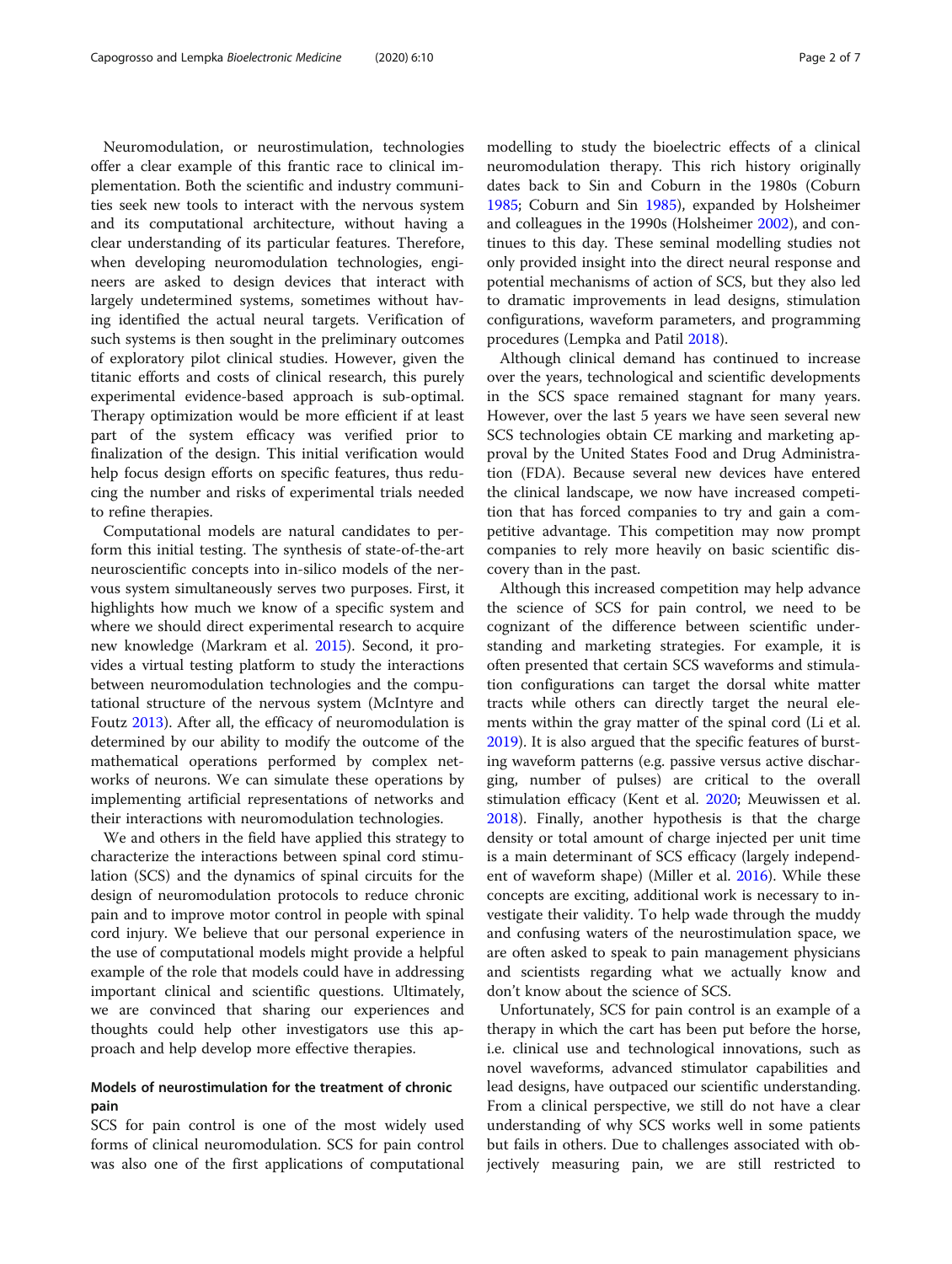assessing therapy efficacy with pain ratings and other outcome measures that are largely subjective in nature (Sankarasubramanian et al. [2019\)](#page-6-0). From a scientific perspective, we still do not sufficiently understand the mechanisms of SCS-induced analgesia and if there are distinct mechanisms of action for specific types of SCS (e.g. tonic, burst, kilohertz-frequency) or for specific pain conditions. Furthermore, we are still learning how various anatomical factors affect the electric fields generated by SCS and how these electric fields translate into physiological and perceptual effects.

To improve scientific understanding of SCS and truly optimize these technologies, it is critical to perform systematic, well-powered, randomized, double-blind, placebo-controlled preclinical and clinical studies. In the past, it was challenging to perform placebo-controlled studies due to the paresthesias that were elicited by conventional SCS. However, several new forms of SCS, such as kilohertz-frequency and burst SCS, are applied at amplitudes below the patient's sensory threshold and are therefore well suited for placebo-controlled studies. In parallel, we must continue efforts to develop patientspecific approaches investigating the physiological effects of SCS. Patient-specific computational models that account for various sources of interpatient variability, such as anatomy and electrode locations, are commonly used in other neurostimulation therapies to investigate mechanisms of action and provide clinical decision support (McIntyre and Foutz [2013\)](#page-6-0). We firmly believe that patient-specific computational models of SCS (Lempka et al. [2019](#page-5-0)) will be critical to explain mixed outcomes in clinical trials of SCS and to support optimization of current and novel neurostimulation technologies.

# Models of neurostimulation of the spinal cord for motor control

Besides application in pain control, epidural neurostimulation of the spinal cord has shown the ability to improve motor control in animals (Capogrosso et al. [2018b](#page-5-0); Courtine et al. [2009](#page-5-0); Ichiyama et al. [2005\)](#page-5-0) and humans with severe paralysis (Angeli et al. [2018](#page-5-0); Gill et al. [2018;](#page-5-0) Harkema et al. [2011\)](#page-5-0). Empirical observations provided evidence that during continuous electrical stimulation, spinal circuits in the rat spinal cord exploit peripheral sensory information to produce coordinated movement in the absence of supra-spinal inputs (Edgerton et al. [2008\)](#page-5-0). These studies were a fascinating and clear example of how the behaviour of neural circuits could be modified by human intervention. Understanding how electrical stimulation is processed by the spinal circuits and transformed into coordinated locomotion is of critical importance for the translation of these promising results into viable clinical technologies.

We and others approached this problem by coupling electromagnetic models (Coburn [1985](#page-5-0); Ladenbauer et al. [2010](#page-5-0); Rattay [1986](#page-6-0)), similar to those developed for pain control, to classic experimental electrophysiology (Gerasimenko et al. [2006\)](#page-5-0). We used this mix of computational models and model-driven experiments to verify hypotheses concerning the identification of the neural targets of epidural stimulation for motor applications. These experiments confirmed that neuromodulation at the lumbar spinal levels mainly recruits large sensory afferents (Capogrosso et al. [2013](#page-5-0), [2018a](#page-5-0)) without direct recruitment of cells in the grey matter.

However, if peripheral sensory afferents are simultaneously the control signals (as hypothesized by Edgerton (Edgerton et al. [2008](#page-5-0))) and the targets of neuromodulation, then why doesn't this interaction interfere with the transmission of relevant information to the spinal circuits for the production of coordinated movements? In other words, how is neuromodulation altering the inputs to the computational machinery in the spinal cord? Given the even greater importance that sensory feedback has in the generation and control of human bi-pedal locomotion, this is far from being just a theoretical problem, potentially having important implications for the translation of these stimulation protocols to humans.

We posited that an artificial representation of the complex network controlling locomotion, or at least its first input layer, could help explain these interactions. Together with the team of Grégoire Courtine, we developed a simplified representation of the network responsible for the alternate recruitment of agonist and antagonist muscles in locomotion. We then coupled this simple network model to biomechanical models of the rat and human limbs, which provided realistic estimations of sensory inputs during gait (Formento et al. [2018](#page-5-0); Moraud et al. [2016](#page-6-0)).

This modelling infrastructure provided a virtual environment to study the effects of neuromodulation during normal circuit dynamics. Using this model, we found that the elicitation of antidromic action potentials in the sensory afferents was disrupting natural information travelling orthodromically in these fibers during the gait cycle in humans, but not in rats. In rats, natural and stimulation-induced firing rates were integrated in a way that the balance between flexor and extensor muscle stretch information was preserved. Stimulation simultaneously increased excitation in motoneurons and other cells via natural synaptic terminals. However, the situation was more complicated in humans. If stimulation was delivered at supra-threshold levels, continuous electrical stimulation of the sensory afferents would cancel natural proprioceptive information. This cancellation was due to specific physical properties of the human anatomy. Specifically, fiber lengths and action potential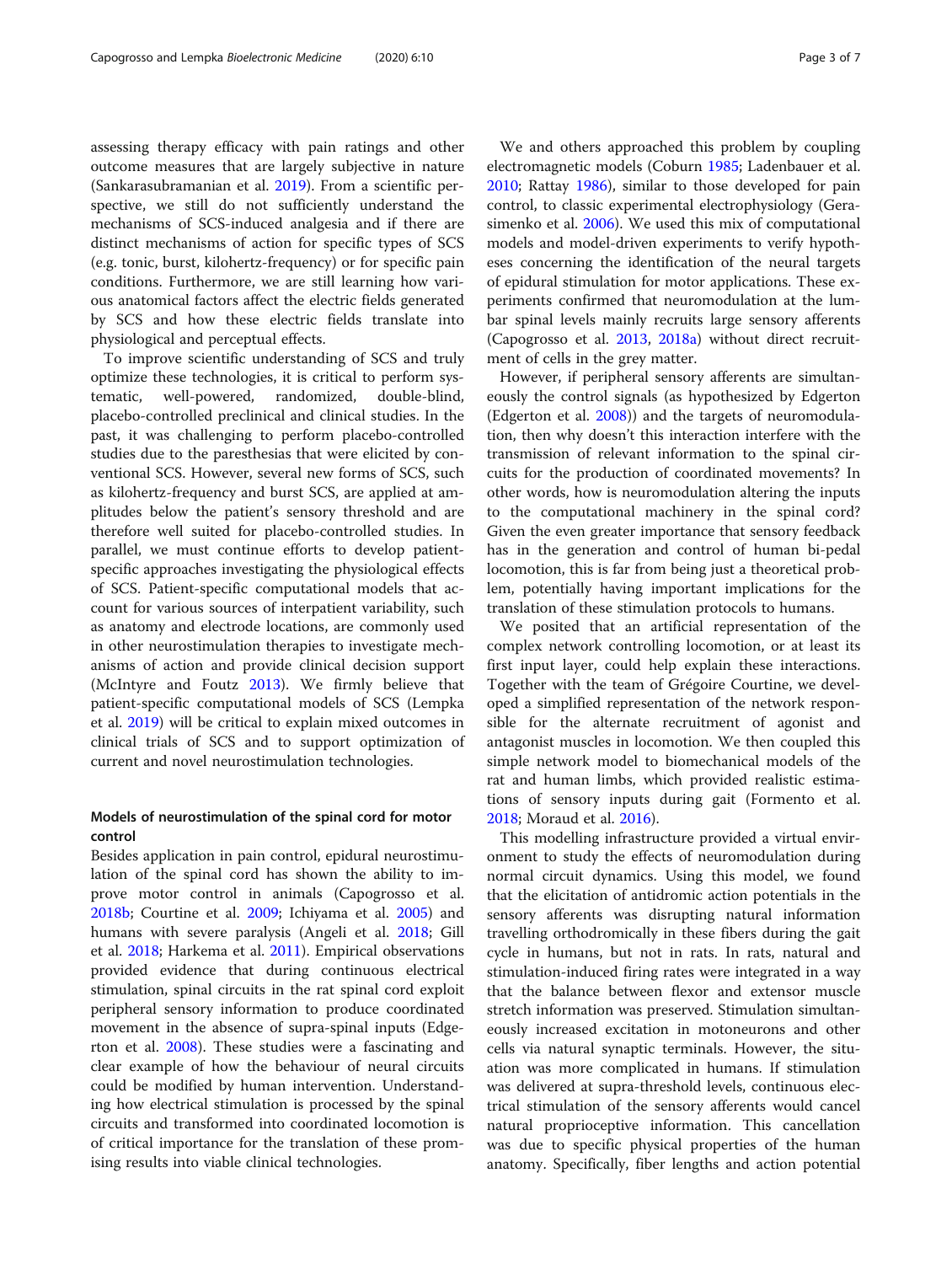transmission velocity in humans account for a natural sensory signal transmission latency to the spinal circuits on the order of 10 to 20 ms. These latencies, coupled to typical stimulation frequencies of 30 to 100 Hz (Harkema et al. [2011;](#page-5-0) Wagner et al. [2018](#page-6-0)) and human proprioceptive firing rates (likely < 100 Hz) (Formento et al. [2018](#page-5-0)), generate a situation in which complete cancellation of natural sensory information can occur during continuous stimulation at frequencies ≥40 Hz. Indeed, people implanted with epidural leads failed to perceive passive knee movement direction and velocities when supra-threshold SCS was active (Formento et al. [2018](#page-5-0)).

However, if we delivered supra-threshold short bursts of stimulation at the appropriate times while targeting specific roots, the natural firings in non-targeted roots were preserved even when SCS was active. Similarly, in the targeted roots natural information was fully preserved when SCS was not active. This approach allowed the sensory afferents to simultaneously carry action potentials generated by both the exogeneous electrical stimulation and natural proprioceptive information, thus creating an ecological or biomimetic neurostimulation protocol (Bensmaia [2015\)](#page-5-0).

Far from being complete, this model provided important insights into the mechanisms of integration of peripheral inputs into propriospinal feedback circuitry. We applied these concepts to design a system that could implement this strategy and target large sensory fibers of specific roots to modulate spinal circuits promoting flexion and extension movements independently. We successfully tested these ideas first in monkeys (Capogrosso et al. [2016\)](#page-5-0) and then in humans (Wagner et al. [2018](#page-6-0)). We think that our models that supported these translational developments can also provide a framework to interpret new human data (Angeli et al. [2018;](#page-5-0) Gill et al. [2018\)](#page-5-0) and novel applications to different levels of the spinal cord (Barra et al. [2018\)](#page-5-0).

This path, that goes through simulations, pre-clinical tests, and finally clinical trials, provides evidence that innovative neurostimulation therapies can be efficiently designed, optimized, and implemented when supported by computational tools.

#### Other applications of computational modelling

There are several recent examples of successful application of computational modelling approaches to improve clinical neurostimulation technologies. One of the most powerful examples is in the field of deep brain stimulation (DBS). DBS is a common neurostimulation therapy used to treat movement disorders, such as essential tremor and Parkinson's disease, and it is actively being investigated for additional indications, such as treatment resistant depression (Lozano et al. [2019\)](#page-6-0). Computational models of DBS, largely driven by the rich history of computational modelling of SCS and peripheral nerve stimulation, have dramatically improved our scientific understanding of the direct neuromodulatory effects of DBS (Holt et al. [2016](#page-5-0); McIntyre and Foutz [2013\)](#page-6-0). During its original development, experimental studies suggested that DBS inhibited and/or decreased activity in the stimulated nucleus. However, computational models suggested that even though synaptic inhibition and/or depolarization blockade may occur at the soma, this suppression would have a limited effect on the output of neurons near the stimulating electrode because their axons can be directly excited by the DBS (McIntyre et al. [2004](#page-6-0)). This modelling data helped develop the hypothesis that DBS provides symptom relief by creating an informational lesion in the brain (Grill et al. [2004](#page-5-0)). Computational models of DBS have also been shown to provide an excellent tool for clinical decision support. Patient-specific models that account for patient anatomy and electrode locations have shown the ability to select stimulation parameters that provide superior clinical efficacy relative to stimulation parameters selected through standard clinical practice (Frankemolle et al. [2010](#page-5-0)). Computational models of DBS continue to be used as scientific and clinical tools and demonstrate how computational models can be used to transform a therapy. Furthermore, computational models are actively being utilized in several other neuromodulation therapies, such as vagus nerve stimulation, peripheral nerve stimulation, transcranial electrical stimulation, and transcranial magnetic stimulation (Aberra et al. [2020;](#page-5-0) Arle et al. [2016](#page-5-0); Datta et al. [2016](#page-5-0); Pelot et al. [2018;](#page-6-0) Shekhawat and Vanneste [2018](#page-6-0)).

In addition to providing a valuable scientific tool, computational models can also serve as a critical regulatory tool. Scientific evidence for medical device regulatory decision-making comes from four types of models: bench, animals, computers, and clinical trials (Morrison et al. [2018\)](#page-6-0). Computational models have become an increasingly powerful tool for evaluating medical devices. In 2017, the United States FDA announced plans to integrate virtual testing and computational modelling into the medical device regulatory approval process to support faster, more efficient regulatory approvals without sacrificing patient safety or the confidence in regulatory decisions (Gottlieb [2017](#page-5-0)). Along with assessing device performance or safety, computational models are also increasingly being used within software platforms, serving as clinical decision support tools, and being embedded in medical devices. In a 2017 survey of scientists from the FDA's Office of Science and Engineering Laboratories, approximately 44% of their medical device reviews included computational modelling in the submission (Morrison et al. [2018\)](#page-6-0). The computational models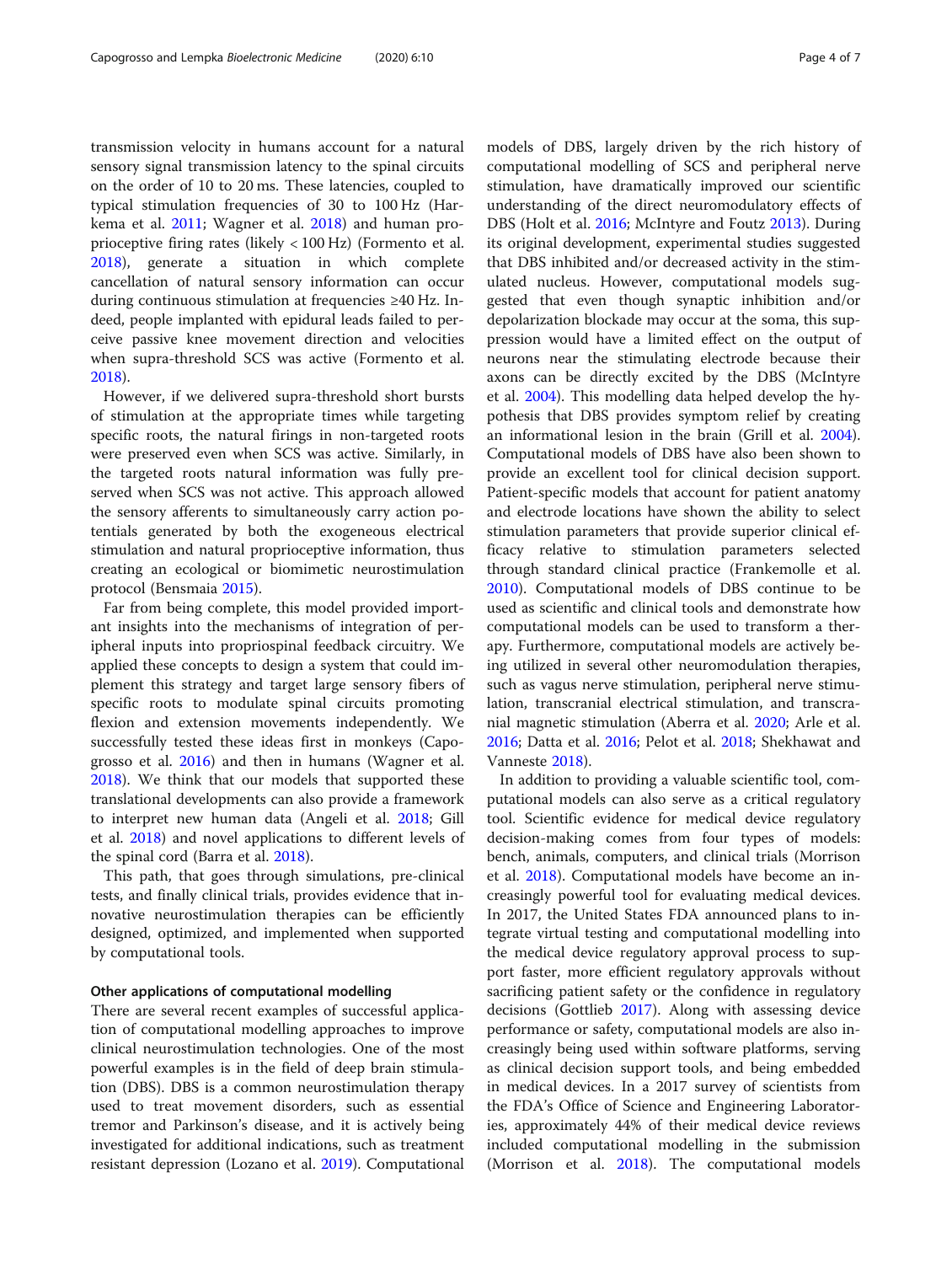typically provided simulation results as supporting evidence in a marketing application or the simulation was a medical device (e.g. clinical decision support). Therefore, computational models not only provide a means to advance our scientific understanding of neurostimulation technologies, but they may prove critical in transforming and accelerating the regulatory procedures for these devices.

# Artificial intelligence and models of neurostimulation

Increase in computational power over the last 40 years was critical to obtain precise volume conductor models of neural tissue (Capogrosso et al. [2013;](#page-5-0) Coburn and Sin [1985](#page-5-0); Holsheimer [2002](#page-5-0); Lempka et al. [2019](#page-5-0); Rattay et al. [2000](#page-6-0)). Similarly, the increase in use and efficacy of artificial intelligence or machine learning will certainly open new possibilities with increased automatization. For example, it will increase our ability to automatically segment personalized patient data from magnetic resonance imaging data (Gaweł et al. [2018](#page-5-0); Perone et al. [2018\)](#page-6-0) and create three-dimensional models that are specific to each patient. This capability will open new realistic perspectives on the possibility to precisely characterize the voltage distribution for each patient, thus allowing a level of precision medicine that was unthinkable just a few years ago (Lempka et al. [2019\)](#page-5-0).

#### Model accuracy and validation

While we are arguing for a larger use of models in neuroscience, we must also acknowledge their limitations in neuroscience and neural engineering. In general, every theoretical model is only valid within a certain parameter range. For example, FEM solutions of neurostimulation are only valid within certain frequency ranges (Bossetti et al. [2008\)](#page-5-0). Such constraints must be taken into account when choosing a specific model. On the other hand, the definition of these constraints is limited by our understanding of the specific neural system. Oddly enough, the act of modelling itself has a high scientific value in this regard. Indeed, one can only realize what information is missing while trying to model and reproduce the behaviour of a specific system. This process can and should be used to direct experimental research towards new directions that are necessary to complete our understanding. This directionality of scientific research is the prototype of the interplay between deductive and inductive scientific reasoning that is critical to advance human knowledge.

Finally, we would like to discuss the problem of model validation. Validating computational models in neuroscience and neurotechnology can be a daunting task. In fact, we believe that the perspective of model validation must be considered in the design phase to help determine the details that should be implemented in the models. Indeed, while an arbitrary level of detail can be included in neural models, it is important to keep in mind that the level of necessary "realism" is limited by the availability and accuracy of experimental data. For instance, in models of SCS for motor applications, a validation variable is the electromyographic activity induced in each muscle by SCS pulses (Capogrosso et al. [2013](#page-5-0)). In practice, this variable limits the details that can be implemented in computational models. While it would be possible to implement neuron models with complex morphologies and predict which neuron geometries are first recruited by SCS, it would not be possible to verify the model predictions using this experimental variable that represents a coarse approximation of the number of motoneurons recruited by SCS. Hence, every model must be designed from the start with a validation strategy in mind, and this validation strategy must guide and constrain the model assumptions and complexity. This approach will ensure that the models can be validated and can predict measurable experimental variables. This is true for both volume conductor models and models of complex neural networks.

### Our conclusion

We believe that computational models, can support a wide range of clinical neuromodulation therapies. Indeed, understanding how inputs to specific neural networks can be altered to modify aberrant behaviours of these networks can drive the definition of efficient neurostimulation therapies in diverse clinical applications. One thing that we must always keep in mind, is that whenever we apply electrical pulses to a given network in the nervous system, we are interfering with a living system that is relentlessly computing operations. The electrical stimulation will generate extrinsic inputs that will somehow interfere with these operations. If we can incorporate these computational principles into computational models, we could provide engineers and neuroscientists with powerful tools to understand how the nervous system responds to these technologies. Ultimately, we could provide the impatient information-era public community with hopes of accelerating the slow pace of clinical technology development and validation. At any rate, the growing use of computational models in neuroscience will eventually help normalize the philosophical approach to translational neuroscience, stepping away from purely experimental protocols towards a hypotheses-based verification process. Oh, and by the way, shouldn't this be the way science is performed?

#### Abbreviations

DBS: Deep brain stimulation; FDA: Food and Drug Administration; SCS: Spinal cord stimulation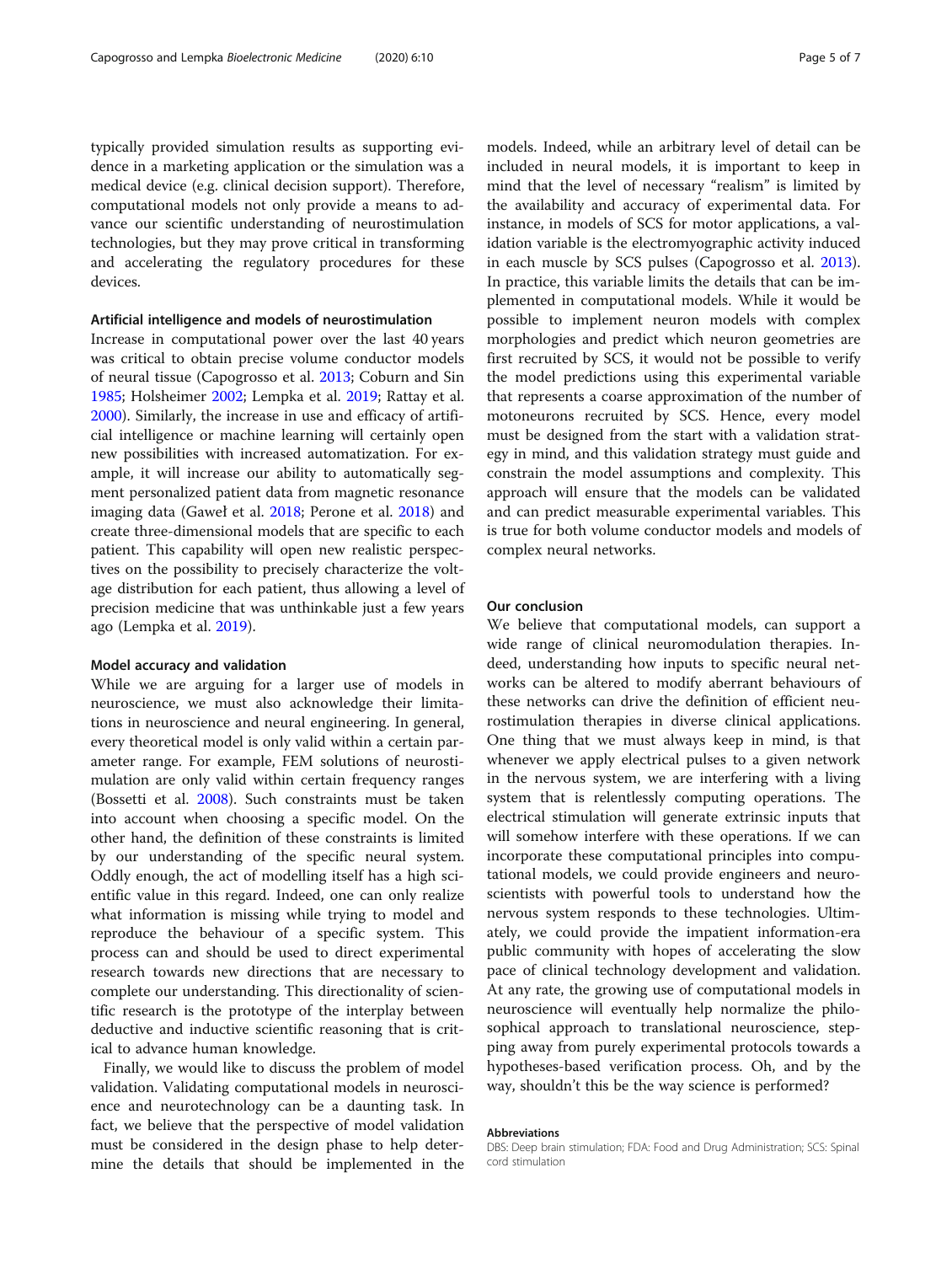#### <span id="page-5-0"></span>Acknowledgements

Not applicable.

#### Authors' contributions

MC and SFL wrote and revised the manuscript. The authors read and approved the final manuscript.

#### Funding

Not applicable.

# Availability of data and materials

Not applicable.

Ethics approval and consent to participate Not applicable.

#### Consent for publication

Not applicable.

#### Competing interests

MC is the inventor of several patents applications related to concepts presented in this work; SFL is the inventor of multiple patents related to concepts presented in this work, has equity in Hologram Consultants, LLC, and holds stock options, received research support, and serves on the scientific advisory board of Presidio Medical, Inc.

#### Author details

<sup>1</sup>Department of Neurological Surgery, University of Pittsburgh, Pittsburgh, PA, USA. <sup>2</sup>Rehabilitation Neural Engineering Laboratories, University of Pittsburgh, Pittsburgh, PA, USA.<sup>3</sup> Department of Biomedical Engineering, University of Michigan, Ann Arbor, MI, USA. <sup>4</sup>Biointerfaces Institute, University of Michigan, Ann Arbor, MI, USA. <sup>5</sup>Department of Anesthesiology, University of Michigan, Ann Arbor, MI, USA.

#### Received: 11 February 2020 Accepted: 8 April 2020 Published online: 25 May 2020

#### References

- Aberra AS, Wang B, Grill WM, Peterchev AV. Simulation of transcranial magnetic stimulation in head model with morphologically-realistic cortical neurons. Brain Stimul. 2020;13:175–89.
- Angeli CA, Boakye M, Morton RA, Vogt J, Benton K, Chen Y, et al. Recovery of over-ground walking after chronic motor complete spinal cord injury. N Engl J Med. 2018;379:1244–50.
- Arber SQ, Arber AS. Neuron. 2016;91:12–4.
- Arle JE, Carlson KW, Mei L. Investigation of mechanisms of vagus nerve stimulation for seizure using finite element modeling. Epilepsy Res. 2016;126: 109–18.
- Barra B, Roux C, Kaeser M, Schiavone G, Lacour SP, Bloch J, Courtine G, Rouiller EM, Schmidlin E, Capogrosso M. Selective recruitment of arm Motoneurons in nonhuman primates using epidural electrical stimulation of the cervical spinal cord. In: 2018 40th annual international conference of the IEEE engineering in medicine and biology society (EMBC); 2018. p. 1424–7.
- Bensmaia SJ. Biological and bionic hands: natural neural coding and artificial perception. Philos Trans R Soc B Biol Sci. 2015;370:20140209.
- Bossetti C, Birdno M, Grill W. Analysis of the quasi-static approximation for calculating potentials generated by neural stimulation. J Neural Eng. 2008;5:44.
- Capogrosso M, Gandar J, Greiner N, Moraud EM, Wenger N, Shkorbatova P, et al. Advantages of soft subdural implants for the delivery of electrochemical neuromodulation therapies to the spinal cord. J Neural Eng. 2018a. [https://](https://doi.org/10.1088/1741-2552/aaa87a) [doi.org/10.1088/1741-2552/aaa87a.](https://doi.org/10.1088/1741-2552/aaa87a)
- Capogrosso M, Milekovic T, Borton D, Wagner F, Moraud EM, Mignardot JB, et al. A brain-spine interface alleviating gait deficits after spinal cord injury in primates. Nature. 2016;539:284–8.
- Capogrosso M, Wagner FB, Gandar J, Moraud EM, Wenger N, Milekovic T, et al. Configuration of electrical spinal cord stimulation through real-time processing of gait kinematics. Nat Protoc. 2018b. [https://doi.org/10.1038/](https://doi.org/10.1038/s41596-018-0030-9) [s41596-018-0030-9.](https://doi.org/10.1038/s41596-018-0030-9)
- Capogrosso M, Wenger N, Raspopovic S, Musienko P, Beauparlant J, Bassi Luciani L, et al. A computational model for epidural electrical stimulation of spinal sensorimotor circuits. J Neurosci. 2013;33:19326–40.
- Coburn B. A theoretical study of epidural electrical stimulation of the spinal cord - part II: effects on long myelinated fibers. IEEE Trans Biomed Eng. 1985;32: 978–86.
- Coburn B, Sin WK. A theoretical study of epidural electrical stimulation of the spinal cord part I: finite element analysis of stimulus fields. IEEE Trans Biomed Eng. 1985;32:971–7.
- Courtine G, Gerasimenko Y, van den Brand R, Yew A, Musienko P, Zhong H, et al. Transformation of nonfunctional spinal circuits into functional states after the loss of brain input. Nat Neurosci. 2009;12:1333–42.
- Datta A, Krause MR, Pilly PK, Choe J, Zanos TP, Thomas C, Pack CC. On comparing in vivo intracranial recordings in non-human primates to predictions of optimized transcranial electrical stimulation. Conf Proc IEEE Eng Med Biol Soc. 2016;1774–7. <https://doi.org/10.1109/EMBC.2016.7591061>.
- Edgerton VR, Courtine G, Gerasimenko YP, Lavrov I, Ichiyama RM, Fong AJ, et al. Training locomotor networks. Brain Res Rev. 2008;57:241–54.
- Formento E, Minassian K, Wagner F, Mignardot JB, Le Goff-Mignardot CG, Rowald A, et al. Electrical spinal cord stimulation must preserve proprioception to enable locomotion in humans with spinal cord injury. Nat Neurosci. 2018;21: 1728.
- Frankemolle AM, Wu J, Noecker AM, Voelcker-Rehage C, Ho JC, Vitek JL, et al. Reversing cognitive–motor impairments in Parkinson's disease patients using a computational modelling approach to deep brain stimulation programming. Brain. 2010;133:746–61.
- Gaweł D, Główka P, Kotwicki T, Nowak M. Automatic spine tissue segmentation from MRI data based on cascade of boosted classifiers and active appearance model. Biomed Res Int. 2018;2018:7952946.
- Gerasimenko YP, Lavrov IA, Courtine G, Ichiyama RM, Dy CJ, Zhong H, et al. Spinal cord reflexes induced by epidural spinal cord stimulation in normal awake rats. J Neurosci Methods. 2006;157:253–63.
- Gill ML, Grahn PJ, Calvert JS, Linde MB, Lavrov IA, Strommen JA, et al. Neuromodulation of lumbosacral spinal networks enables independent stepping after complete paraplegia. Nat Med. 2018. [https://doi.org/10.1038/](https://doi.org/10.1038/s41591-018-0175-7) [s41591-018-0175-7.](https://doi.org/10.1038/s41591-018-0175-7)
- Gottlieb S. How FDA plans to help consumers capitalize on advances in science. FDA Voices: Perspectives From FDA Leadership and Experts. 2017; [https://](https://www.fda.gov/news-events/fda-voices-perspectives-fda-leadership-and-experts/how-fda-plans-help-consumers-capitalize-advances-science) [www.fda.gov/news-events/fda-voices-perspectives-fda-leadership-and](https://www.fda.gov/news-events/fda-voices-perspectives-fda-leadership-and-experts/how-fda-plans-help-consumers-capitalize-advances-science)[experts/how-fda-plans-help-consumers-capitalize-advances-science](https://www.fda.gov/news-events/fda-voices-perspectives-fda-leadership-and-experts/how-fda-plans-help-consumers-capitalize-advances-science) [30 Jan. 2020].
- Grill WM, Snyder AN, Miocinovic S. Deep brain stimulation creates an informational lesion of the stimulated nucleus. Neuroreport. 2004;15:1137–40.
- Harkema S, Gerasimenko Y, Hodes J, Burdick J, Angeli C, Chen Y, et al. Effect of epidural stimulation of the lumbosacral spinal cord on voluntary movement, standing, and assisted stepping after motor complete paraplegia: a case study. Lancet. 2011;377:1938–47.
- Holsheimer J. Which neuronal elements are activated directly by spinal cord stimulation. Neuromodulation. 2002;5:25–31.
- Holt AB, Wilson D, Shinn M, Moehlis J, Netoff TI. Phasic burst stimulation: a closed-loop approach to tuning deep brain stimulation parameters for Parkinson's disease. PLoS Comput Biol. 2016;12:e1005011.
- Ichiyama RM, Gerasimenko YP, Zhong H, Roy RR, Edgerton VR. Hindlimb stepping movements in complete spinal rats induced by epidural spinal cord stimulation. Neurosci Lett. 2005;383:339–44.
- Kent AR, Weisshaar CL, Venkatesan L, Winkelstein BA. Burst & High-Frequency Spinal Cord Stimulation Differentially Effect Spinal Neuronal Activity after radiculopathy. Ann Biomed Eng. 2020;48:112–20.
- Ladenbauer J, Minassian K, Hofstoetter US, Dimitrijevic MR, Rattay F. Stimulation of the human lumbar spinal cord with implanted and surface electrodes: a computer simulation study. IEEE Trans Neural Syst Rehabil Eng. 2010;18:637–45.
- Lempka SF, Patil PG. Innovations in spinal cord stimulation for pain. Curr Opin Biomed Eng. 2018;8:51–60.
- Lempka SF, Zander HJ, Anaya CJ, Wyant A, Ozinga JG IV, Machado AG. Patientspecific analysis of neural activation during spinal cord stimulation for pain. Neuromodulation. 2019; E-pub ahead of print. [https://doi.org/10.1111/ner.](https://doi.org/10.1111/ner.13037) [13037.](https://doi.org/10.1111/ner.13037)
- Li S, Zhang T, Zhu C, Farber J, Gu W, Esteller R, et al. Abstract# 44: Computational and immunohistochemical evidence of direct dorsal horn modulation by sub-perception spinal cord stimulation. Brain Stimulation: Basic, Translational, and Clinical Research in Neuromodulation. 2019;12:e16.